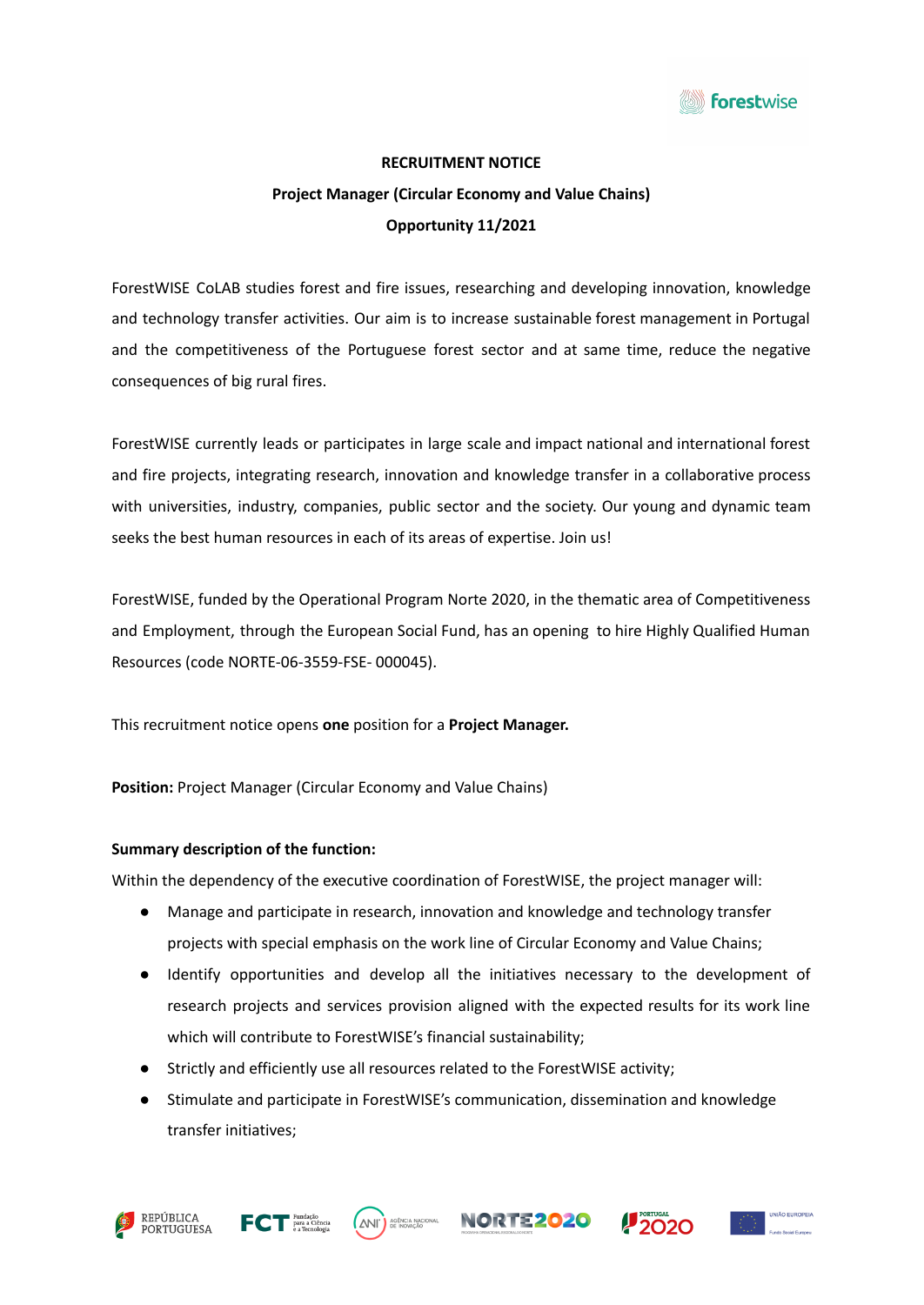

Represent ForestWISE when requested at relevant events and initiatives about its work line and ForestWISE in general.

#### **Qualifications:**

Pre-Bologna degree or Master's degree in Forest Engineering, Industrial Management and Engineer, Computer Sciences, Economy, Applied Mathematics or similar.

#### **Required experience:**

- Knowledge and experience in forest planning and economics;
- Knowledge in process digitalization, supply chain management and forest biomass collection and use;
- Work experience with public and private forest sector entities and other forest agents in Portugal;

### **Preferential requirements**

- Experience in public funding mechanisms for research and innovation at regional, national and European level;
- Experience in consulting activities and services provision in the forest sector
- Knowledge in industrial management.

#### **Personal skills/ Soft Skills:**

- Organization, self-motivation and result-oriented work method skills;
- Ease of relationship with different interlocutors;
- Excellent communication and interpersonal skills and a good teamworker.

#### **Evaluation Criteria:**

- Interview with candidates with curricular evaluation equal to or greater than 14 values
- The final classification will be the weighted average of the curriculum evaluation, which will assume
- a weight of 70%, and the interview, which will represent 30%
- Selection of the candidate with the best final ranking
- The jury reserves the right to decide not to select any candidate if they agree that none of the candidates has the profile required.

#### **Conditions:**